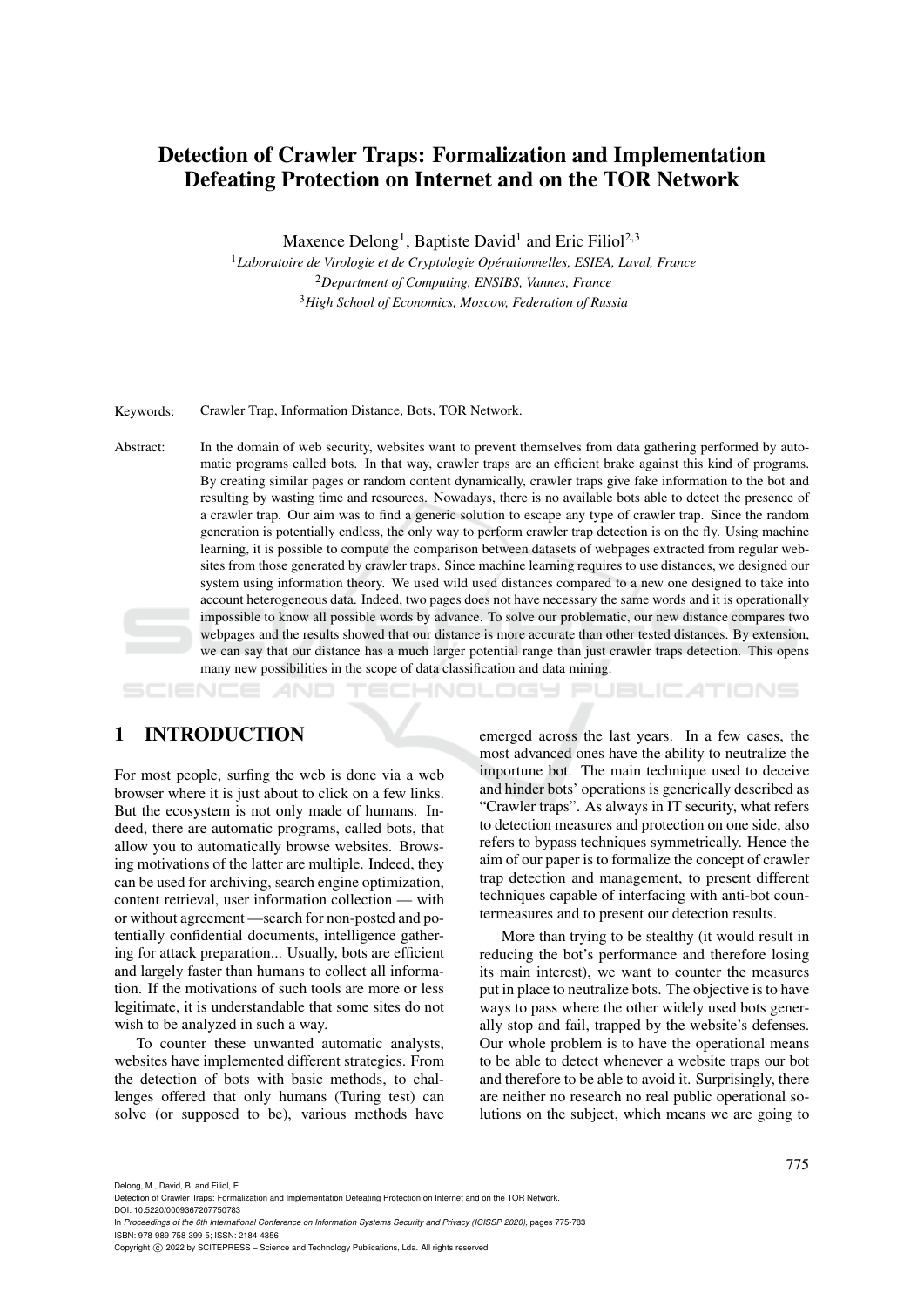explore a new field.

This paper is therefore organized to address this problem. Section 2 presents the state of the art on the different website protection mechanisms. Section 3 addresses te formalization we have considered and presents the solutions implemented based on the theoretical aspects we have considered. Section 4 presents the results we have obtained from our solutions during a large number of experiments both on the Internet and on the TOR network (aka Darkweb). Finally, Section 5 resumes our approach and possible uses.

## 2 STATE OF ART

As far as web bots are concerned, there is a great diversity of uses. If the majority of bots as chatbots (Rouse, 2019) or Search Engine Optimization (SEO) bots as Googlebot (Google, 2019) are very helpful for websites owners, some of them are malicious. The purpose of malicious bots can be multiple. Among many example, we can mention spambots which collect email addresses to prepare phishing campaigns. Subsequently to fight against botnets' activities, many security measures have been developed.

Most solutions degrade the user experience or come to be impractical from a user point of view. An example of a repressive solution is the IP banishment. If the web server guessed that a bot is crawling it, an error code can be returned on legitimate webpages thus disallowing content access. In the case where the website has incorrectly guessed and real user has been blocked, the frustration is high. Another example of common impractical security on the web are captchas (Hasan, 2016). Indeed, if originally, most of captcha were used to validate specific operation where a human user was mandatory (online payment, registration...), nowadays, websites more and more condition the access to the total content of the website by resolving a captcha first. But this is not a sufficient solution since there exists practical ways to automatically bypass them (Sivakorn et al., 2016). As a consequence, other security systems have been developed to be more efficient.

Usually, the *official* way to prevent web-crawlers is to create a file named "*robot.txt*" put at the root of the website. In this file, all the section forbidden for crawling are referenced to prevent legitimate bots from falling into them. This file is only declarative and there is no deeper protection to forbid crawling. In a way, it is a gentleman's agreement that determined bots shamelessly bypass. Moreover, the "*robot.txt*" give direct information to the attacker on sensitive parts of the website.

The new trend to provide real protection is focused on systems called "*spider trap*" or "*crawler trap*". The goal is to ambush the malicious bot on a dedicated trap inside the website. The intent is to imprison the bot in a specific place where it is supposed continue to operate endless false information (or the same one, again and again) in order to finally waste time and resources. There are many ways to create and deploy a crawler trap.

Involuntarily Crawler Traps. Surprisingly, the notion of crawler trap exists from a long time, since some of them were not designed to be a crawler trap. This is what we call *involuntarily crawler trap*. For instance, for management purpose, we can find online interactive calendar which are constituted by an infinite number of page, one for each month, generated on the fly by the webserver. Nowadays, most of calendars are developed in javascript but this language is prohibited on the TOR network for security reasons. This is why we can still find such objects online. Another example stands in some website which generate pages on the fly from a general link but with different parameters. Incorrectly managed by the bot, it is possible to make them endlessly loop on this type of link.

Infinite Depth or Infinite Loop. In contrast, we can find intentional crawler which are designed for that purpose. The most used solutions stands in the automatically generated pages when the system detects a bot. The content generated does not matter as long as the crawler hits the trap and that it crawls fake sub-pages. In the majority of cases, a loop with relative URL is created and the bot will crawl the same set of two pages. For instance, we can use two twin directories referencing each other such as the bots comes to one to go to the other and vice-versa:

```
http :// www . example . com / foo / bar / foo /
bar / foo / bar / somepage . php
```
Identifiers. For some website, the strategy is to generate a unique identifier store in the page URL. This one is assigned to each client visiting it in order to track him. This one is usually called a *session ID*. The bot — as any user —will receive such identifier. The trap lies in the fact that the user ID is changing randomly at random time. Such a way, the bot can be redirected to already visited webpages but with a different ID — an transparent action a regular user will not perform. The session ID is usually implemented in the URL as follows: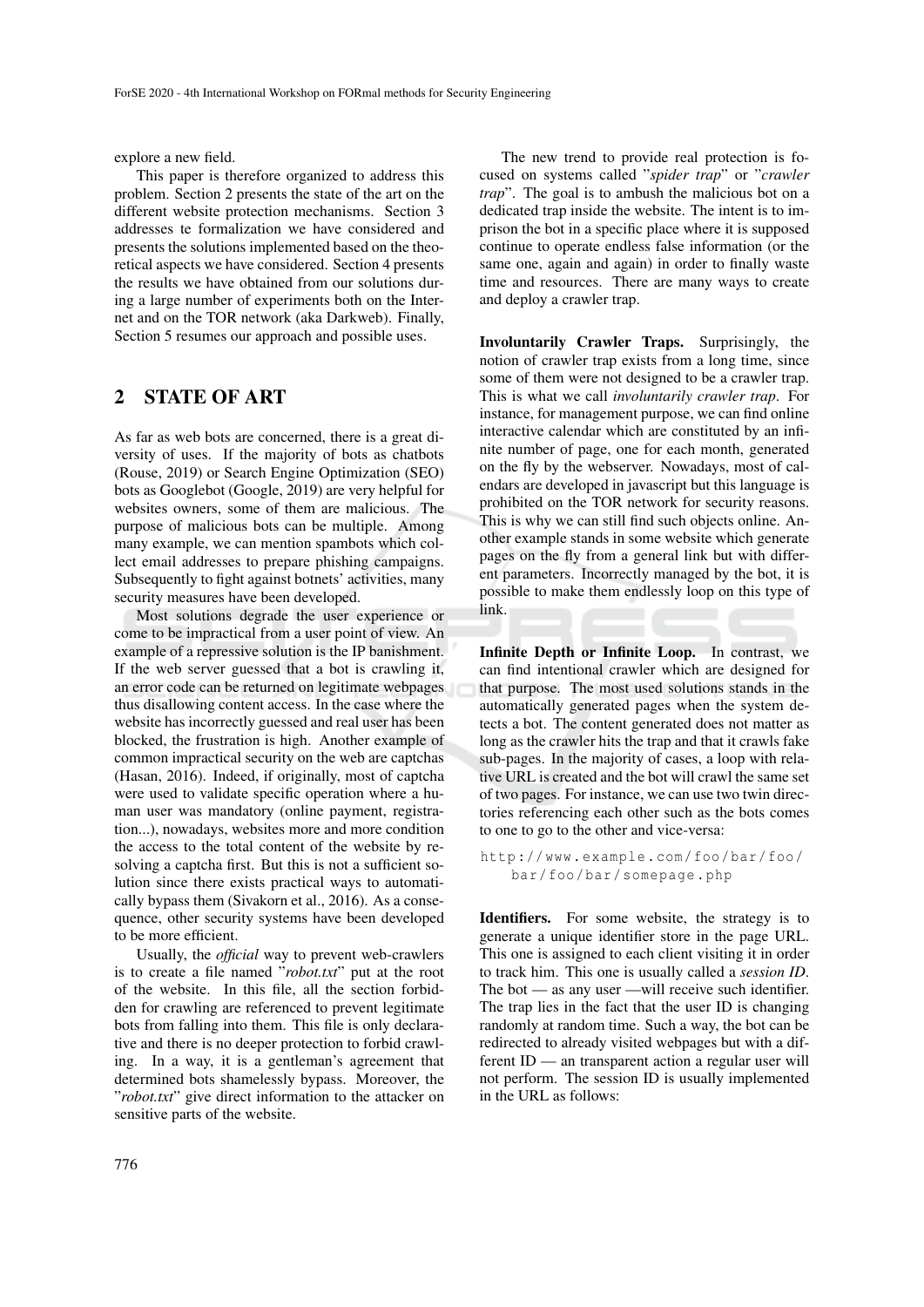http://example.com/page?sessionid=3 B95930229709341E9D8D7C24510E383 http://example.com/page?sessionid= D27E522CBFBFE72457F5479117E3B7D0

There exists countermeasures to bypass such protection for bots, starting by registering hashes of already visited webpages to a smarter implementation of URL management.

Random Texts. A different solution, which — in addition to its deployment —is more effective than others, stands in random generation of text in a webpage. With simple script from webserver side, one page can be randomly generated with random text and random links referencing the same page. Once this page is hit, the bot will treat what looks to it as *different* webpage, since it comes from different links with a different page's name, over and over.

But whatever is the level of sophistication of the crawler trap, it can only generate pages that respect the strategies for which it has been designed. It means that each crawler trap has specific characteristics. Either the web page is created automatically on the fly and the content is fully random, or it starts from an existing webpage whose content is randomly derived. In other words, the crawler can be working on totally fake platforms, where the pages are similar to the original site in terms of shape, HTML architecture, even some key words, part of content...

This is this last category of crawler trap which matters for us. Indeed, the involuntary one can be avoided by a bot aware of such objects. And about intentional ones, where they are based on URL management, it is possible to bypass the security with a specific management of already visited pages. But the last technique with random text generation cannot be managed in the same way and it requires a specific approach to handle it. This is the purpose of our paper.

From an operational point of view, we are visiting websites, page after page. The main difficulty lies in the fact that the trap generates random pages after the bot has visited a certain number of pages (based on the speed of the visit, the number of visits, the logic of the order of the links visited, etc). In a way, we can only base our decisions on the already visited pages and the ones we are going to visit next. This is the operational context in which we operate. Our whole approach is not to avoid being detected by the website (crawling performance would be too downgraded) but to detect whenever the website starts setting a trap. For this reason, we need to measure the distance between regular and irregular webpages.

### 3 USE OF DISTANCES

The objective is to measure the distance between several data sets to perform a distinction between several families. This can be done in section 3.1 in order to define precisely what we are really trying to measure and the approach which drives our forthcoming analyses. Subsequently, we will be able to present some of the existing distances in the section 3.2 and then we will discuss the contributions proposed by our distance to answer our problematic.

### 3.1 Approach to Resolve the Problem

From a generic point of view, we have two *ethnic groups*: pages extracted from regular website and pages generated by crawler traps. In each of the ethnic group, it is possible to find different *families*. In the case of regular websites, it means that all the pages of a family come from the same website. The same applies for pages generated from different crawler traps.

In our case, we are trying to detect whenever there is a webpage generated from a crawler trap in a set of regular webpages. According to our operational context, we are aggregating webpages on the fly, which means we cannot know the full dataset in advance. It means we have to check the difference of a new webpage from a set of already visited webpages. This is doable by computing a distance *D* between the new webpage and the current set. In that sense, we can assume that a family *F* composed of *n* samples,  $\forall i, j \in \mathbb{N}^{+*}$  such as  $1 \leq i \leq j \leq n$  we have the random value *X* which models the distance between two samples  $s_i$  and  $s_j$  such as  $X = \mathcal{D}(s_i, s_j)$ . Since all samples belong to the same family, there is no reason that the distance between two samples is different to a third one, that is to say  $\forall i, j, k \in \mathbb{N}^{+*}$  where  $i \neq j \neq k$  we have  $\mathcal{D}(s_i, s_j) \approx \mathcal{D}(s_i, s_k)$ .

For optimization purposes, we cannot compute a distance between the new one and all pages of the current set. Since the distance between webpages of a single family is supposed to be the same, we can consider the mean (expected value) as a good estimator. This mean is computed on the fly by updating it with each new value which belong to the family. It means that our detector system is based on the fact that the distance between a new sample *s* and the mean of a family *m* is based on the fact that  $\mathcal{D}(s_i, s_j) \leq \varepsilon$  where ε is distinctive for each each family.

The challenge is therefore to define a distance *D* that respects the property defined bellow. It means that our distance must be *discriminating* in the sense that each family must have its own mean of distance. And it should be *accurate* which means that the stan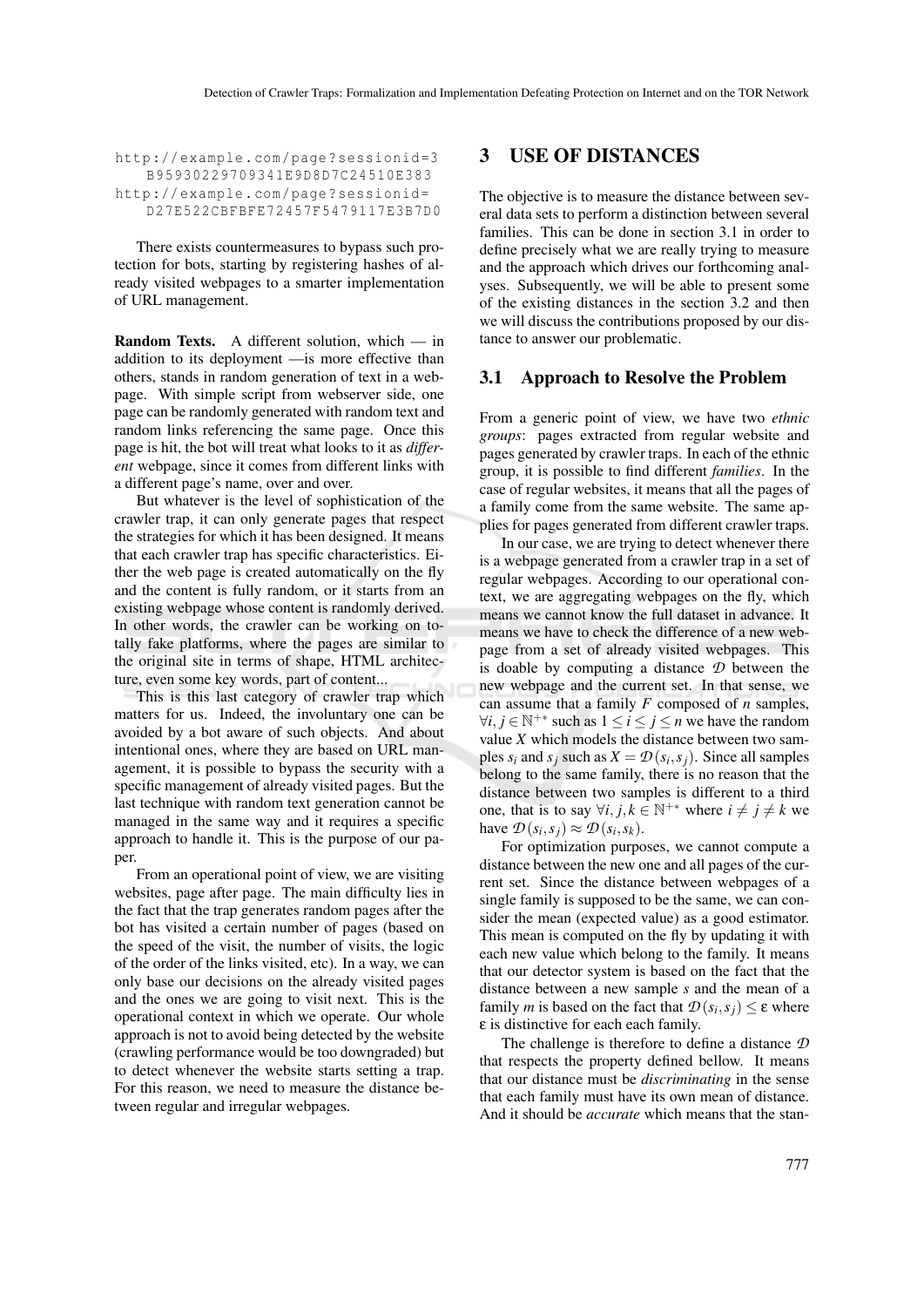dard deviation from the mean is supposed to be as small as possible.

The reduction of the mean makes sense in terms of confidence intervals. Indeed, when applied to our case, such intervals are composed by  $\int \bar{x} - t_{\alpha} \frac{s}{\sqrt{n}}$ ;  $\bar{x} + t_{\alpha} \frac{s}{\sqrt{n}}$ where  $\bar{x}$  is the mean of the family,  $t_{\alpha}$  is the confident level selected, *s* the standard deviation observed and *n* the size of the current family. The goal is to avoid the overlapping of several confidence intervals and the best way to achieve such a goal when we cannot increase the size of the family (since it could introduce crawler-trapped pages) is to reduce the standard deviation.

### 3.2 Distances Evaluated

As part of our research, we studied many distances. Among those selected, we kept two of them with the requested properties as described in section 3.1: the Jensen-Shannon distance (JSD) and the Hellinger distance (HD). Moreover we have designed a custom distance to solve our problem more efficiently.

For all distances, we consider the content of two webpages as a random value *X* and *Y* composed of words. Each word (or group of words) in a page has a probability of occurrence. The set of all of these probabilities constitutes a probability distribution usually noted *P* and *Q* from the same space *X*.

TECHNO

#### 3.2.1 Jensen-Shannon

The *Jensen-Shannon divergence* (JSD) (Lin, 1991) is based on the idea that we should be able to balance the different distributions involved in the divergence, according to their importance. As for previous distributions, it aims at measuring the diversity (or the dissimilarity) between two populations. With  $\pi_1, \pi_2 \geq 0$ real positive numbers such as  $\pi_1 + \pi_2 = 1$  which are the *weights* of the two probability distributions, we define the Jensen-Shannon divergence as:

$$
JS_{\pi}(P,Q) = H(\pi_1 P + \pi_2 Q) - \pi_1 H(P) - \pi_2 H(Q)
$$

where  $H$  is the entropy function as defined by Shannon (Shannon, 1948) on a random variable such as:

$$
H(X) = -\sum_{x \in X} p(x) \log_2 p(x)
$$

In order to manipulate a true metric, it is common to compute the square root of the JSD divergence such as:

$$
D_{JS_{\pi}}(p_1,p_2)=\sqrt{JS_{\pi}(p_1,p_2)}
$$

#### 3.2.2 Hellinger

The *Hellinger distance* (although known under the name of *Matusita measure* (Matusita, 1955)) has been designed to check if one probability distribution follows another probability distribution and if it is a true metric (Comaniciu et al., 2003). The normalized version (the values are between 0 and 1) is as follows (Nikulin, 2011):

$$
\mathcal{D}_H(P,Q) = \frac{1}{\sqrt{2}} \sqrt{\sum_{i=1}^n (\sqrt{p_i} - \sqrt{q_i})^2}
$$

#### 3.2.3 Custom Distance - Shark

The main drawback of the existing distances we observed is that the random variables they consider are defined on the same space  $X$ . It makes sense in simple cases but our one is a bit more specific. Indeed, we are computing the set of words page after page and it means we do not have access to the set of all words. In a page, we can find words which are not a present in the next page (and vice-versa) for the sake of example.

The main issue when we use existing distance is that, to be mathematically exact, we must remove unique words from each page. The possibility to preload all possible words from website is out of scope in our operational context since we compute the set of words, page after page, on the fly and considering unknown words on a page with a probability of zero does not fulfill all mathematical designs (we artificially increase the number of words and we change the probability distributions to remain consistent). Such a loss deprives us of information and therefore a loss of accuracy for our measurements. The idea of our measure has its roots in this simple observation.

The idea of one of our measures, called *Shark* (others will be provided in an extended version) is based on the rate of the entropy of the symmetric difference on the entropy from the two distributions. In other words, we look at the information contribution of the exclusive words from the two pages on all the information embedded in these two pages. Considering  $P \in \mathcal{X}$  and  $Q \in \mathcal{Y}$  we have  $P \setminus Q =$  $\{\forall x \in X \text{ where } x \notin Y\}$  where we define our measure such as:

$$
\mathcal{D}(P,Q) = \frac{H(P \setminus Q) + H(Q \setminus P)}{H(P) + H(Q)}
$$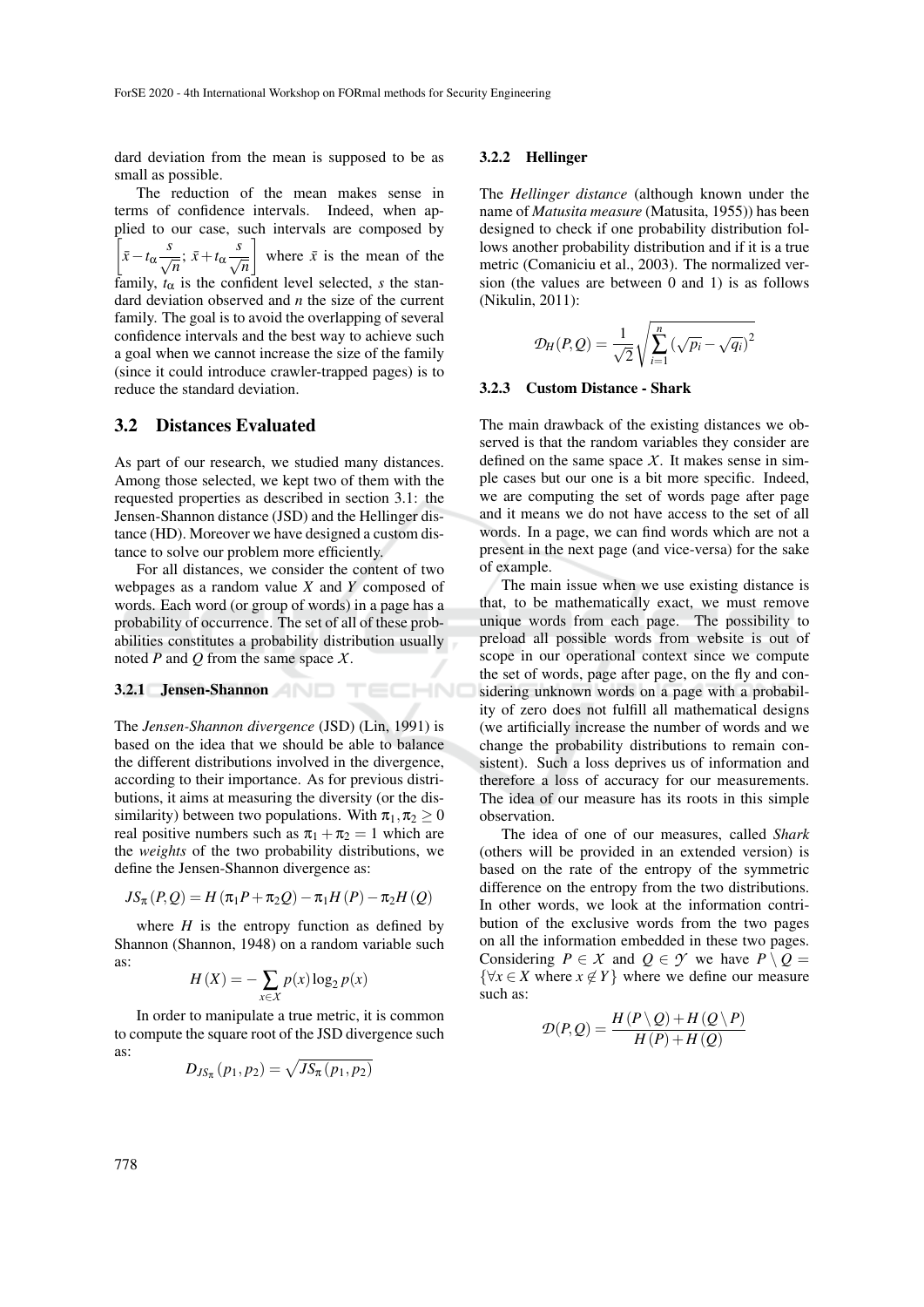

Figure 1: Full process to determine a page family.

## 4 EXPERIMENTS

When we have conducted these experiments, we did not forget the main objective of detecting a crawler trap automatically. From an operational point of view, the crawler processes a website, page after page, and can fall into a crawler trap at any time. It is nearly impossible to detect a crawler trap with only two consecutive pages. The concept we developed is to train a classifier progressively with *n* consecutive pages then to detect whenever a page is too different or too similar from the previous ones.The process is schematized in Figure 1. At the time, only the creation of a more discriminating measureis presented. The implementation or the choice of a classification algorithm and the operational tests will be the outcome of future works or an extended version.

Since we have defined properties and the protocol to evaluate different distances, it is relevant to focus on which data we are going to process. First, we propose to explain which are the websites used to help our procedure to distinguish between regular websites (for what it could mean) from crawler traps. Then, we propose to explain which data are relevant in a web page so that it will help to build efficient detection system.

### 4.1 Experimental Dataset

The approach we propose is requiring the presence of a dataset, which will be presented in the section 4.1.1. More than explaining the context of our paper and the different actors involved, the idea is also to open our approach to make it reproducible and leave the results being critically analyzed, by anyone, as we did in section 4.2.

### 4.1.1 Websites

As there is no dataset available for our problematic — it has not been studied in the past —, we created our own. In this dataset, we chose to collect webpages from 13 distinct sources, each with different linguistic properties. To gather the dataset, we used a simplified version of our crawler. For some webpages like Wikipedia, we "clicked" on the random generation of article on the left side of the page (available in all languages) to have various panel of subjects. The inescapable component is that all pages are one click away (from a bot point of view) from the previous and next one, hence they all are consecutive pages.

In the collected set, 4 sources are from a crawler trap and 9 are from "classic" websites. We collected 500 pages from each sources. There are divided in two main categories: regular websites and crawler trap ones. The first is about "*classic*" websites that anyone can easily find online. We wanted to have enough material from "*spoken-language*" to have relevant tests. Among the different websites evaluated for this purpose, we have selected the following detailed list:

- CPAN 1 Set (F1): "*Comprehensible Perl Archive Network*" is a documentation for each Perl libraries. It can be a very long explanation or just few lines of codes. People wrote the documentation in a good English.
- Jeuxvideo.com 1 Set (F2): *JeuxVideo.com* is a well known French website for news and discussions about video games. A part of the website is a forum for teenagers with very few moderation. The language used is an approximate French, not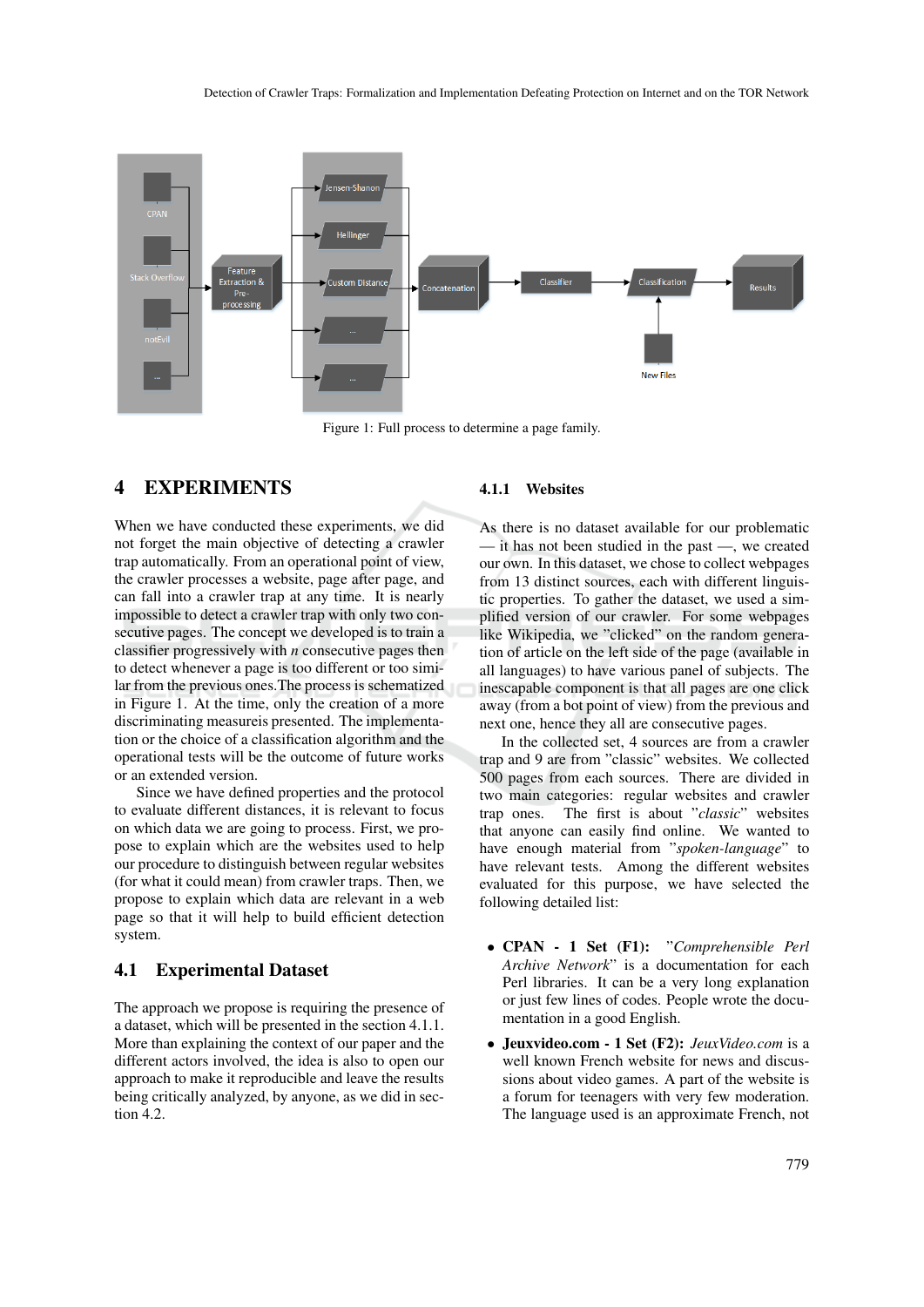

Figure 2: Summary of data.

well mastered but still understandable for native speakers.

- Stack Exchange 1 Set (F3): Network composed of 174 communities. The topics covered are various and range from science to religion through history, literature or mathematics. A proper English is mandatory for the validation of the question asked.
- Stack Overflow 1 Set (F4): One of the network in *Stack Exchange* specialized in computer programming questions. There is less English sentences and more sources codes as an example of their issues.
- Wikipedia 5 Sets: *Wikipedia* is the most known free encyclopedia. The language is very accurate. We have downloaded 5 sets, one by language (German (F5), English (F6), French (F7) and Italian (F8)) and the last one is composed of a combination of this four previous languages (F9).

The second category is about crawler-trap websites. We have to admit that it exists really few crawler-traps, at least identified. Why? Because most of the techniques used are based on simple values saved in cookies in web browsers. They are not hard to bypass for a trained enough bot. The real difficulties arise when the targeted website adapts the content of the webpage when it is close to detect a bot instead of a real human. To achieve such a goal, it exists few scripts or programs able to perform this task. More than a long list, the following one aims to represent all the diversity we have found about:

• notEvil - 2 Sets: *notEvil* is originally a search engine in the TOR network. On this website, there is an embedded game named Zork. This game is associated with an identifier and, on the page, there

are three links to a new game. Hence, a crawler trap is created because once the bot hits this link, it will play games indefinitely. On the same page, a small part is for "Recent Public Channels" and changes every time a channel is created or someone responds to an old one. To determine if this change has an impact on your classification, we collected two sets: one is composed of webpages downloaded (F10) as the bot does (everything is collected in the same minute) and one set (F11) is for a long time gathering process (one webpage per hour). This changing part is usually spambots, URL links or unethical topics.

- Poison 1 Set (F12): *Poison* (poi, ) is the most random crawler trap we ever met. There is no practical example available online, therefore we have downloaded the software (developed in 2003) and generated our sample of 500 pages. Through this, we had the possibility to play with several coefficients to generate a real random sample of pages:
	- Number of paragraphs [1:10]
	- A CSS background (adding HTML tags and data to create a colorful page) [0:1]
	- Minimum number of words per paragraph [25:75]
	- Number of words added to the minimum number of words per paragraph [25:100]

This crawler trap is based on the operating system dictionary, thus, a lot of words are uncommon and very advanced, even for native speakers (ex:*thionthiolic*). In this system, the probability of picking up the word *"house"* is the same as the word *"chorioretinitis"*.

• Tarantula - 1 Set (F13): This is the name of a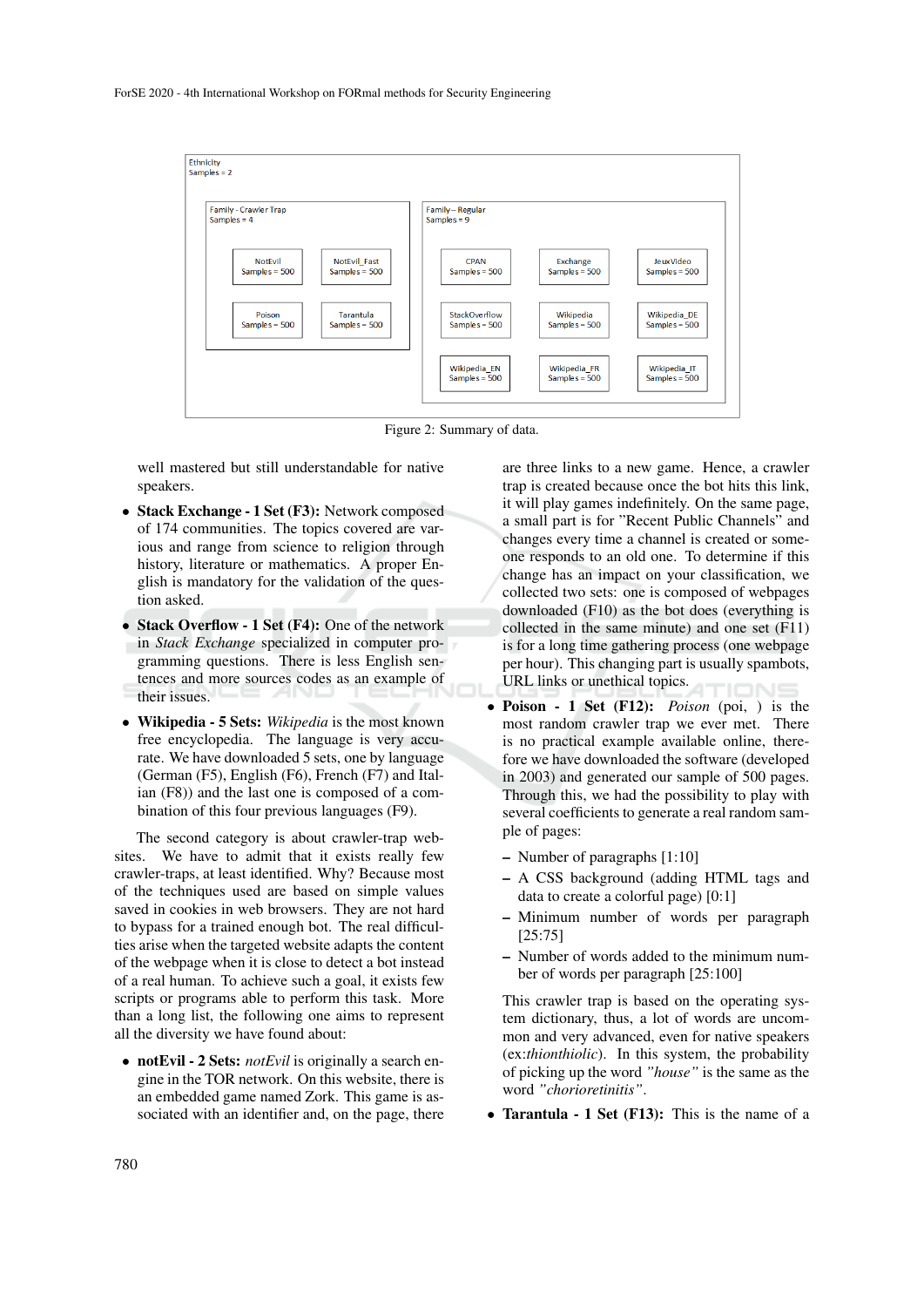PHP crawler trap available on GitHub (tar, ). It generates a simple page with 1 to 10 new links and a text that contains between 100 and 999 words chosen randomly in a list of 1000 predefined words. *Tarantula* is not online so we have configured it on our local web server and generated 250 samples from the root address and 250 by following a random link of the page.

In order to ensure *reproducibility* (Nosek et al., 2015) of results presented here, the dataset (514.3 MiB uncompressed) will be made available on the third author's webpage.

#### 4.1.2 Relevant Data in a Webpage

There is no defined rules for a functioning crawler trap. It can be located on a small part of the webpage just as it can be on the whole page. And, as explained previously in section 1, a web page is composed of different parts. A crawler trap can have an impact on all of these different parts. The shape of the page (more precisely the way or the style in which it is written) and the content (words which are displayed to user's eyes) are equally relevant to classify. Therefore, we divided the page in three parts and created four main features:

- A list of words contains in the <*body*> tag of the page. To collect them, we used the following regex:  $m/\wedge w+1$ . We convert all words in lower case to normalized data.
- The HTML tag architecture starting at the <*body*> tag. To remove all text between each tag, we used the regex  $s$ /> $\lceil^2$  <//> $\lceil^2$  <//> $\lceil^2$  <//>  $\lceil^2$  <//>We also removed comments and links found in <*src*> and <*href*> tags.
- The metadata of the page located in the <*head*>. Comments and text between tags were removed.
- For comparison purposes, the fourth category is composed of the list of words and the HTML architecture. The same pre-processing were applied for each part.

If the content and the HTML tag architecture seems to be the most relevant data to exploit, some crawler traps are not smart enough to change the header for example. In that case, the metadata are signing and distinct features. We did not add coefficient between each feature to keep them with an equal weight.

## 4.2 Experimental Results

Since the content of the material used for experiment has been described, it matters to evaluate our measure comparing to existing ones. Empirical results that we have been able to evaluate, using words split one by one does not necessarily give very precise results. Indeed, words are often used in a given context, which means that they are linked each others. It is for this reason that we decided to evaluate the probability of clusters of consecutive words. Our best results are in the case where we are using bi-grams with overlapping extraction. Provided results are given in the following tables, where columns represent each a family as described in section 4.1 and rows the means and the associated standard deviation for the given distances.

The first point to note is that each distance does not give the same values, even for the same family. In truth, what matters is that each family, for a given distance, has more or less a unique value to be enough accurate. It is the standard deviation that allows us to discuss accuracy. The results clearly show that, on average, the standard deviation of the proposed measure is smaller than that of other distances.

Indeed, in the case of Jensen-Shannon distance, when we are looking at the raw date from the page (the most relevant information we can extract here), values of distance are usually located around the average value of 0.25 with an average standard deviation of 0.10. This is almost the same situation for Hellinger distance which has, on the same type of data, all its distances close to an average of 0.18 with an average standard deviation of 0.08. The situation differs with Shark. Indeed, the average distance is 0.95 and the standard deviation is about 0.03 with a range of values larger than others. This is the difference of range between vales from the group of regular web pages and those coming from crawler trap worlds which is relevant to perform the discrimination between the two groups thanks to a small standard deviation. This consequence avoids the phenomenon of overlapping between families..

One interesting point lies in the ability for Shark measure to produce bigger values than one. This is due to the way we decide to design of the probabilities in the set resulting of the symmetrical difference. Indeed, those ones can be build intrinsically which means probabilities are computed internally in each set resulting of the difference or extrinsically which means probabilities are computed considering all the different sets (exclusive ones and the common one). Going beyond unity is a rare phenomenon that can be observed on large sets where the ratio of common and different words is enough strong (which is the case on crawler traps) when using probabilities designed in an intrinsically way.

Considering the average of the distances as the sum of normalized random variables, it becomes pos-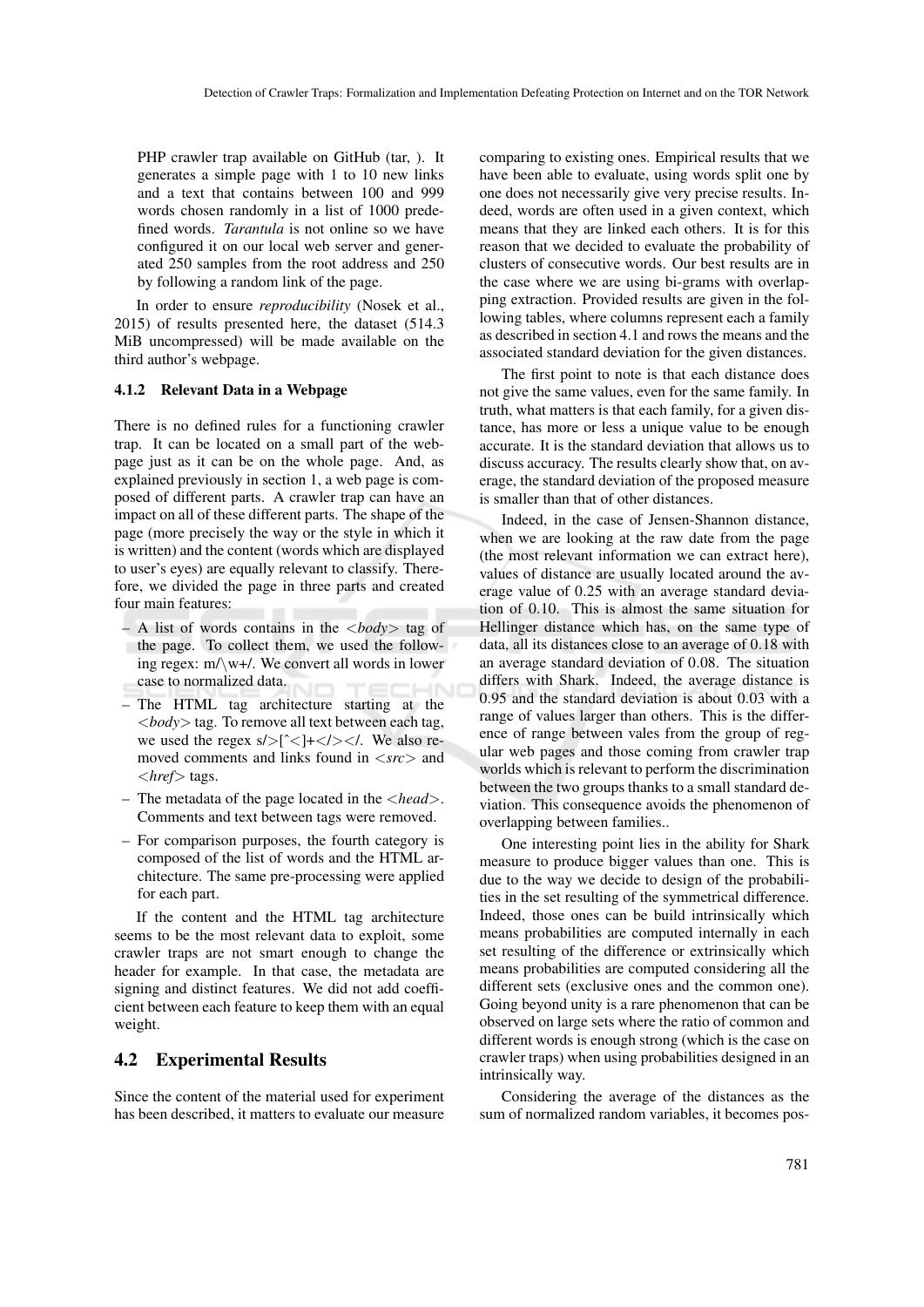| JSD         | F <sub>1</sub> | F2   | F <sub>3</sub> | F <sub>4</sub> | F <sub>5</sub> | F <sub>6</sub> | F7   | F <sub>8</sub> | F <sub>9</sub> | F10      | F11  | F12  | F13  |
|-------------|----------------|------|----------------|----------------|----------------|----------------|------|----------------|----------------|----------|------|------|------|
| Content     |                |      |                |                |                |                |      |                |                |          |      |      |      |
|             | 0.30           | 0.13 | 0.18           | 0.26           | 0.15           | 0.16           | 0.19 | 0.18           | 0.16           | 0.00     | 0.12 | 0.22 | 0.19 |
|             | 0.16           | 0.09 | 0.07           | 0.08           | 0.09           | 0.09           | 0.09 | 0.09           | 0.10           | 0.00     | 0.03 | 0.14 | 0.06 |
| <b>HTML</b> | 0.00           | 0.00 | 0.00           | 0.00           | 0.41           | 0.52           | 0.48 | 0.47           | 0.48           | 0.00     | 0.03 | 0.25 | 0.00 |
|             | 0.00           | 0.00 | 0.00           | 0.00           | 0.14           | 0.15           | 0.14 | 0.14           | 0.15           | 0.00     | 0.02 | 0.13 | 0.00 |
| Header      | 0.00           | 0.00 | 0.00           | 0.06           | 0.00           | 0.00           | 0.00 | 0.00           | 0.00           | 0.00     | 0.00 | 0.00 | 0.00 |
|             | 0.00           | 0.00 | 0.00           | 0.00           | 0.00           | 0.00           | 0.00 | 0.00           | 0.00           | 0.00     | 0.00 | 0.00 | 0.00 |
| Raw         | 0.26           | 0.13 | 0.18           | 0.26           | 0.31           | 0.42           | 0.38 | 0.38           | 0.41           | 0.00     | 0.08 | 0.28 | 0.19 |
|             | 0.15           | 0.09 | 0.07           | 0.08           | 0.14           | 0.16           | 0.14 | 0.14           | 0.16           | $0.00\,$ | 0.02 | 0.11 | 0.06 |
| Hellinger   | F1             | F2   | F <sub>3</sub> | F <sub>4</sub> | F <sub>5</sub> | F <sub>6</sub> | F7   | ${\rm F}8$     | F <sub>9</sub> | F10      | F11  | F12  | F13  |
| Content     | 0.22           | 0.09 | 0.13           | 0.19           | 0.11           | 0.12           | 0.14 | 0.13           | 0.12           | 0.00     | 0.09 | 0.16 | 0.89 |
|             | 0.12           | 0.07 | 0.05           | 0.06           | 0.06           | 0.07           | 0.07 | 0.06           | 0.08           | 0.00     | 0.02 | 0.10 | 0.28 |
| <b>HTML</b> | 0.00           | 0.00 | 0.00           | 0.00           | 0.30           | 0.38           | 0.35 | 0.35           | 0.35           | 0.00     | 0.02 | 0.18 | 0.00 |
|             | 0.00           | 0.00 | 0.00           | 0.00           | 0.10           | 0.12           | 0.11 | 0.11           | 0.12           | 0.00     | 0.02 | 0.10 | 0.00 |
| Header      | 0.00           | 0.00 | 0.00           | 0.04           | 0.00           | $0.00\,$       | 0.00 | 0.00           | 0.00           | 0.00     | 0.00 | 0.00 | 0.00 |
|             | 0.00           | 0.00 | 0.00           | 0.00           | 0.00           | 0.00           | 0.00 | 0.00           | 0.00           | 0.00     | 0.00 | 0.00 | 0.00 |
| Raw         | 0.19           | 0.09 | 0.13           | 0.19           | 0.23           | 0.31           | 0.28 | 0.28           | 0.30           | 0.00     | 0.05 | 0.20 | 0.13 |
|             | 0.11           | 0.06 | 0.05           | 0.06           | 0.11           | 0.12           | 0.11 | 0.11           | 0.12           | 0.00     | 0.02 | 0.08 | 0.04 |
| Shark       | F1             | F2   | F <sub>3</sub> | F <sub>4</sub> | F <sub>5</sub> | F <sub>6</sub> | F7   | F <sub>8</sub> | F <sub>9</sub> | F10      | F11  | F12  | F13  |
| Content     | 0.94           | 0.84 | 0.92           | 0.93           | 0.94           | 0.94           | 0.94 | 0.95           | 0.97           | 0.37     | 0.98 | 1.00 | 0.00 |
|             | 0.04           | 0.05 | 0.03           | 0.03           | 0.02           | 0.02           | 0.03 | 0.02           | 0.02           | 0.03     | 0.09 | 0.01 | 0.00 |
| <b>HTML</b> | 0.71           | 0.00 | 0.00           | 0.00           | 0.96           | 1.00           | 0.99 | 0.98           | 0.98           | 0.74     | 0.73 | 0.56 | 0.00 |
|             | 0.15           | 0.00 | 0.00           | 0.00           | 0.05           | 0.07           | 0.05 | 0.06           | 0.05           | 0.00     | 0.01 | 0.19 | 0.00 |
| Header      | 0.75           | 0.48 | 0.85           | 0.72           | 0.66           | 0.66           | 0.65 | 0.68           | 0.79           | 0.00     | 0.00 | 0.71 | 0.00 |
|             | 0.02           | 0.02 | 0.03           | 0.02           | 0.03           | 0.04           | 0.04 | 0.02           | 0.08           | 0.00     | 0.00 | 0.09 | 0.00 |
| Raw         | 0.94           | 0.83 | 0.92           | 0.93           | 0.95           | 0.97           | 0.96 | 0.97           | 0.98           | 0.62     | 1.23 | 1.02 | 1.00 |
|             | 0.04           | 0.05 | 0.03           | 0.03           | 0.03           | 0.04           | 0.03 | 0.03           | 0.03           | 0.02     | 0.11 | 0.02 | 0.00 |
|             |                |      |                |                |                |                |      |                |                |          |      |      |      |

Figure 3: Detection Results for JSD, Hellinger and Shark distances.

sible to apply the consequences of the central limit theorem which says that the resulting variable (average of distances, in our case) tends towards the normal distribution. Thus, the interval  $[\bar{x} - \sigma; \bar{x} + \sigma]$ should contain 68 % of the observed values of measures inside elements from given family and the interval  $[\bar{x}-3\sigma; \bar{x}+3\sigma]$  should hold 99 % .

For this reason, a small standard deviation allows us to have a more efficient distance than those evaluated here. This is the main idea of our evaluation of different measures we have used to perform an efficient detection. More details will be provided in an extended version.

# 5 CONCLUSION

In our study, we have defined a new measure to compare two objects (from a family to a single sample) and we have applied it to the case of crawler trap detection. We can decide with a reasonable accuracy if a web page belongs to a given family (crawler trap